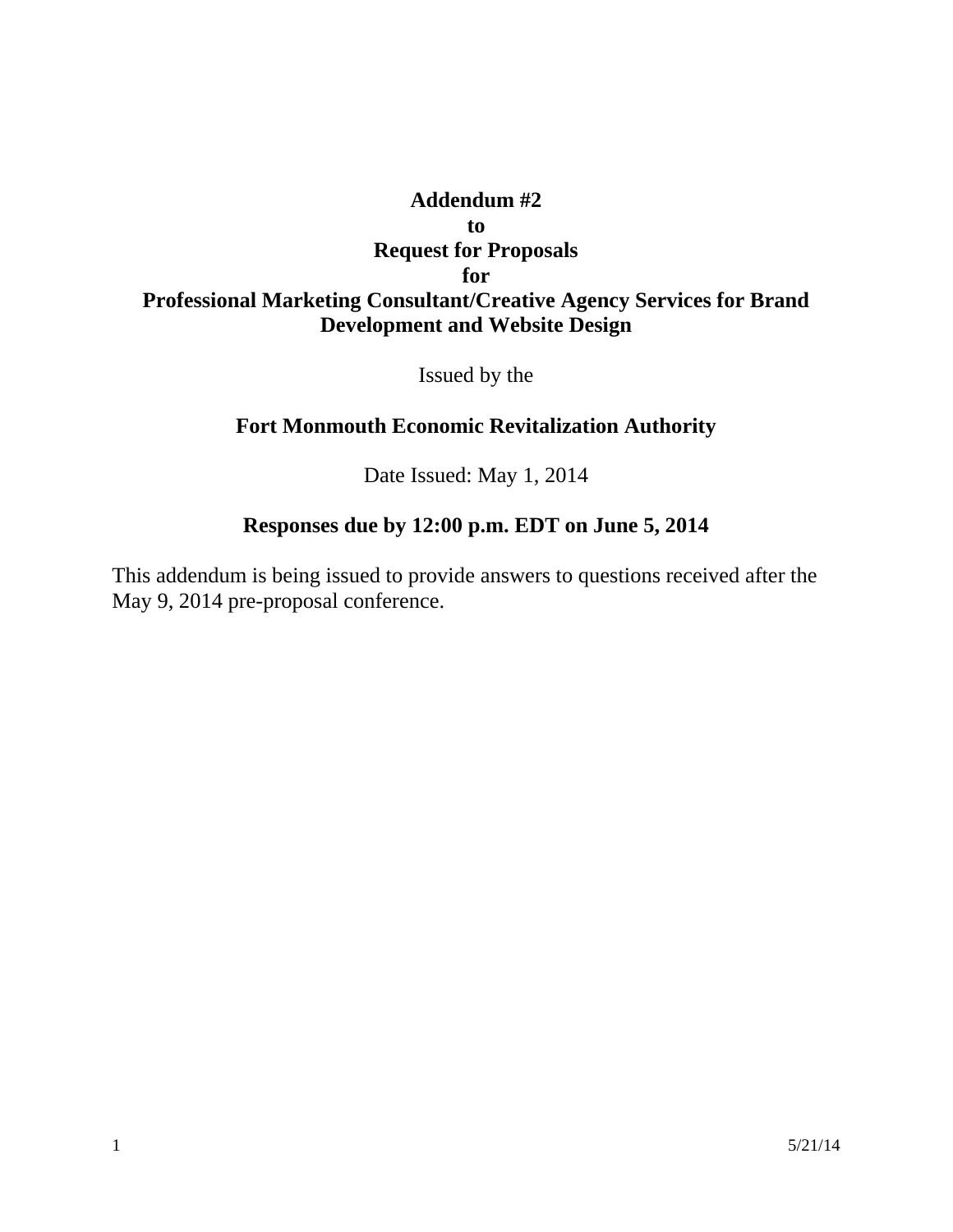## **Requests for Proposals Professional Marketing Consultant/Creative Agency Services for Brand Development and Website Design Addendum #2 - May 21, 2014**

Q: Unfortunately we missed the pre-proposal conference and were wondering if attending that was a prerequisite for proposal submission?

A: No, the pre-proposal conference was not mandatory and therefore, not a prerequisite for submission of a proposal.

Q: I missed the pre-proposal conference; will there be any addendum or updates to the RFP resulting from what was discussed?

A: Yes, addendums and any updates to the RFP will be posted on the FMERA website, fortmonmouthredevelopment.com.

Q: Is the current brand set (or flexible)? Is there a brand architecture complete with key message?

A: In the Request for Proposals (RFP) we have asked for the development of a new logo and tagline in the first year of the contract. We are flexible and open to suggestions on brand development. FMERA does not presently have an independent and unique brand architecture; however the State of New Jersey authorized the production of a brand book for use by all of its economic development organizations. The brand book, created on behalf of Choose New Jersey, will be provided to the selected consultant. The consultant should also produce a narrative explaining the rationale for the selected logo and tagline and how they relate to and further FMERA's goals and mission, along with recommendations for incorporating the new branding in FMERA's outreach and marketing efforts.

Q: Has a target audience or their value proposition for those targets been defined?

A: As a public authority engaged in redevelopment and economic development on behalf of the State of New Jersey, FMERA receives inquiries that range from interested citizens and elected officials to entrepreneurs, developers, investors and real estate professionals, and individual companies looking to expand or relocate. Our target audience is each of the groups mentioned.

Q: What current marketing is occurring to attract business?

A: FMERA is in the beginning stages of developing its marketing plan. This RFP is one of the first steps. However, current marketing includes familiarization meetings and tours with interested parties done with FMERA's master broker, Cushman & Wakefield, presentations at trade group events, monthly newsletters and periodic press releases, and marketing flyers and email blast put together by Cushman & Wakefield.